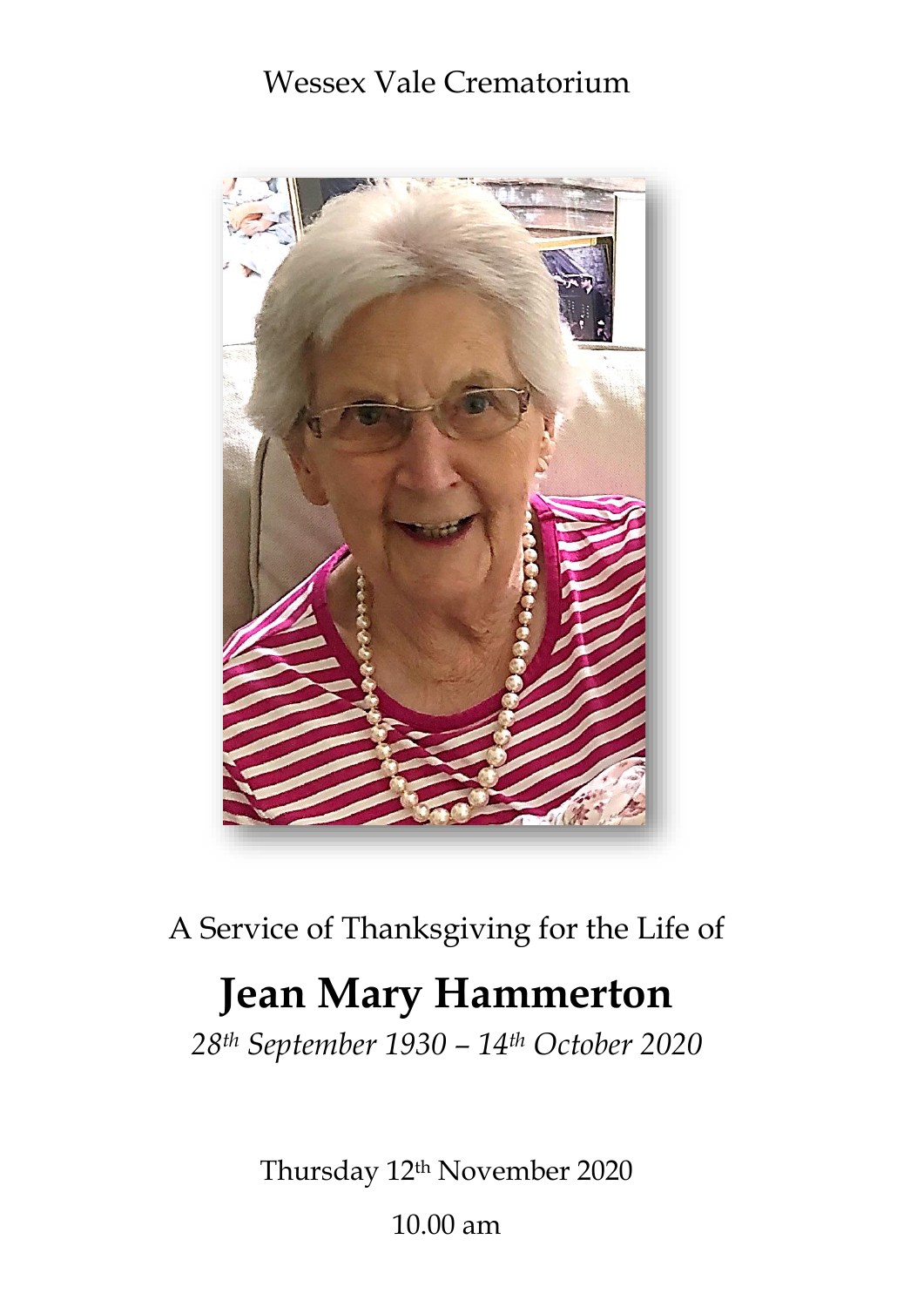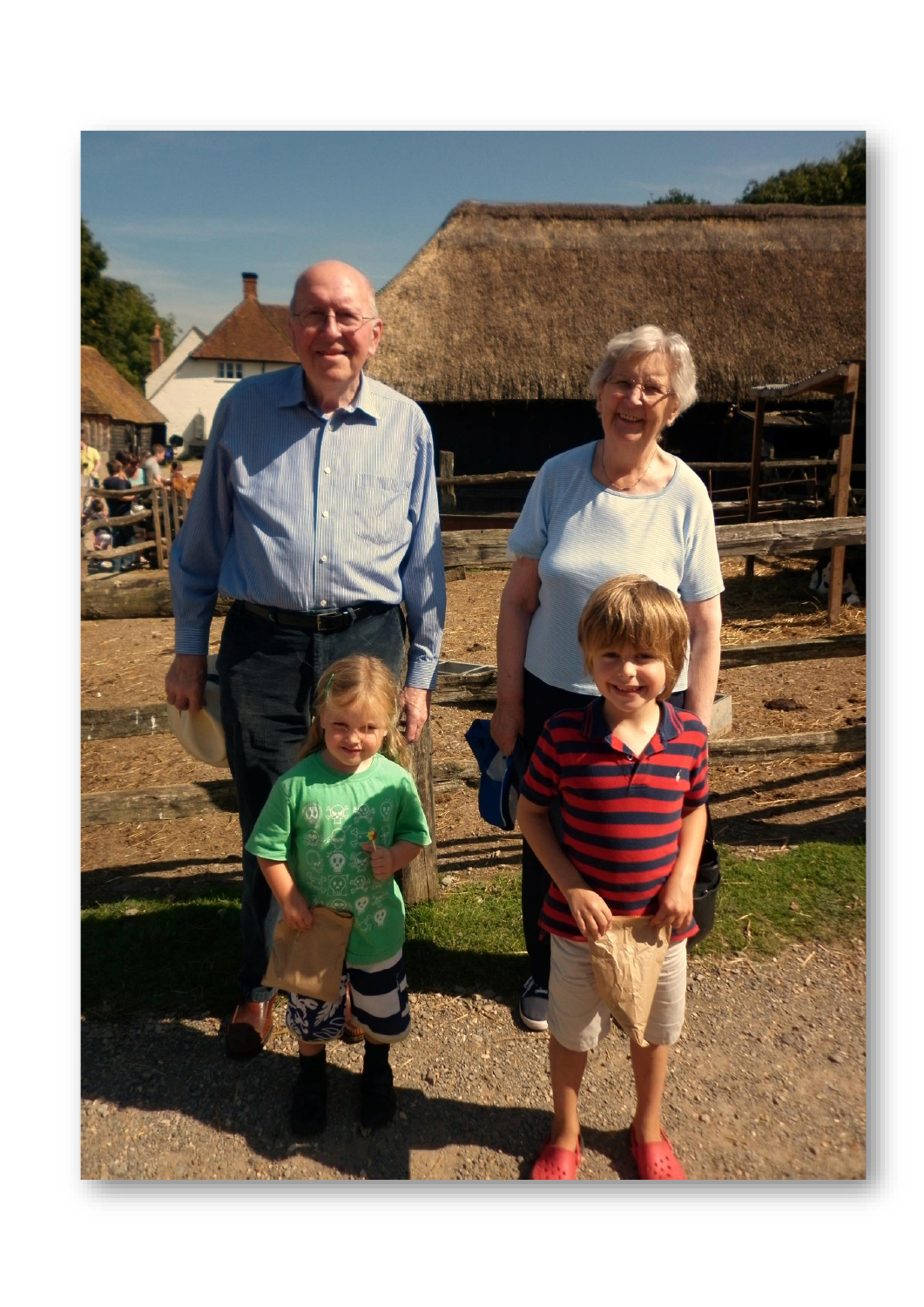**Entry Music** *Jesu, Joy of Man's Desiring – J S Bach*

#### **Welcome and Introduction**

*Reverend Keith Wickert*

#### **Opening Prayer**

Almighty God, you judge us with infinite mercy and justice and love everything you have made. In your mercy turn the darkness of death into the dawn of new life, and the sorrow of parting into the joy of heaven; through our Saviour, Jesus Christ. Amen

#### **Hymn**

Love divine, all loves excelling, joy of heaven, to earth come down, fix in us thy humble dwelling, all thy faithful mercies crown.

Jesus, thou art all compassion, pure, unbounded love thou art; visit us with thy salvation; enter every trembling heart.

Come, Almighty, to deliver, let us all thy life receive; suddenly return, and never, never more thy temples leave.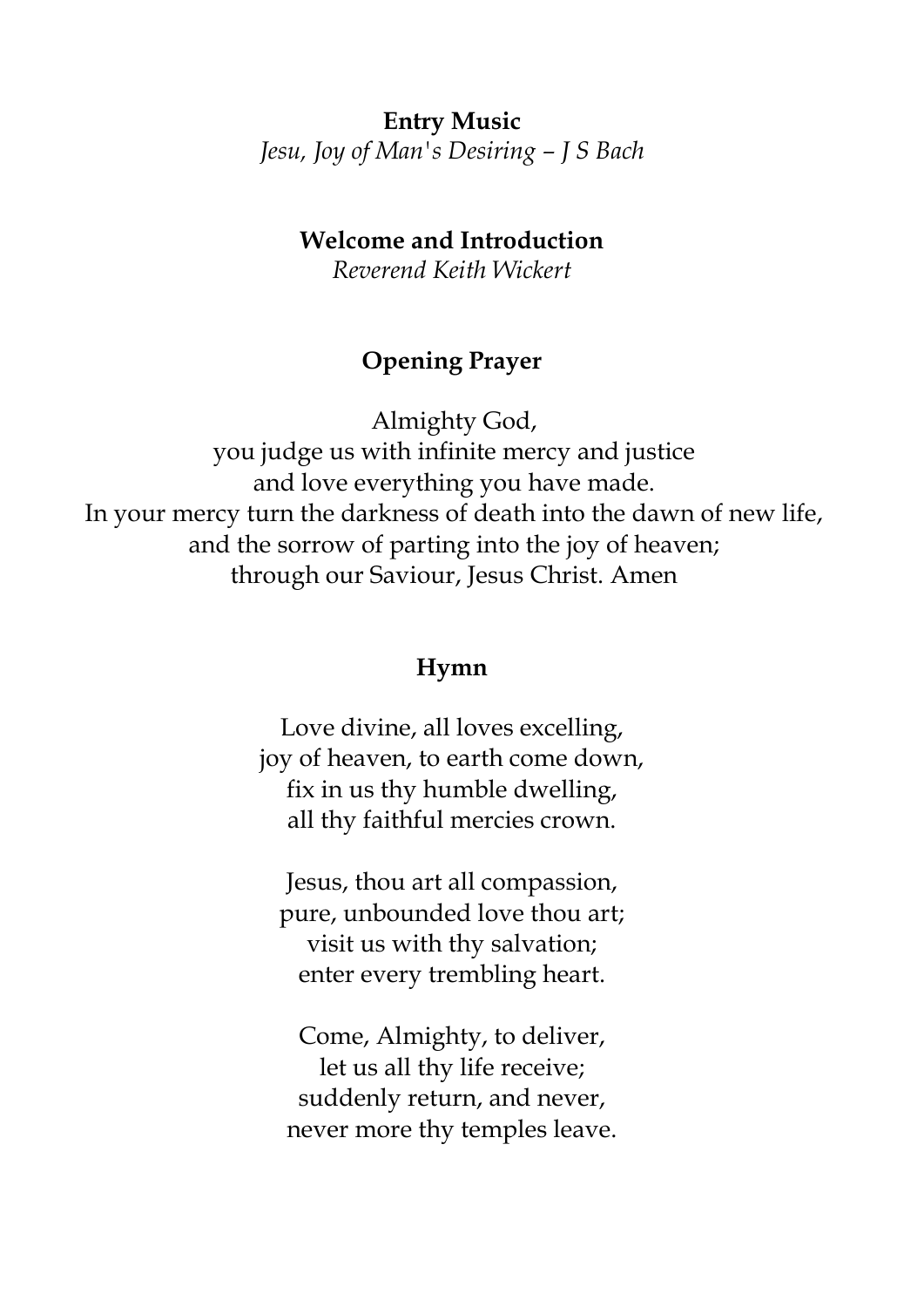Thee we would be always blessing, serve thee as thy hosts above, pray and praise thee without ceasing, glory in thy perfect love.

Finish, then, thy new creation; pure and spotless let us be; let us see thy great salvation perfectly restored in thee:

Changed from glory into glory, till in heaven we take our place, till we cast our crowns before thee, lost in wonder, love and praise.

#### **Poem**

*read by Kate Charles*

#### **Tribute**

*read by Sam Atkinson*

#### **Reflective Music**

*Adagio for Strings - Barber*

#### **Bible Reading**

John 14 v 1-6 & 19 *read by Margaret Leslie* 

"Do not let your hearts be troubled. You believe in God, believe also in me. My Father's house has many rooms; if that were not so, would I have told you that I am going there to prepare a place for you? And if I go and prepare a place for you, I will come back and take you to be with me that you also may be where I am. You know the way to the place where I am going."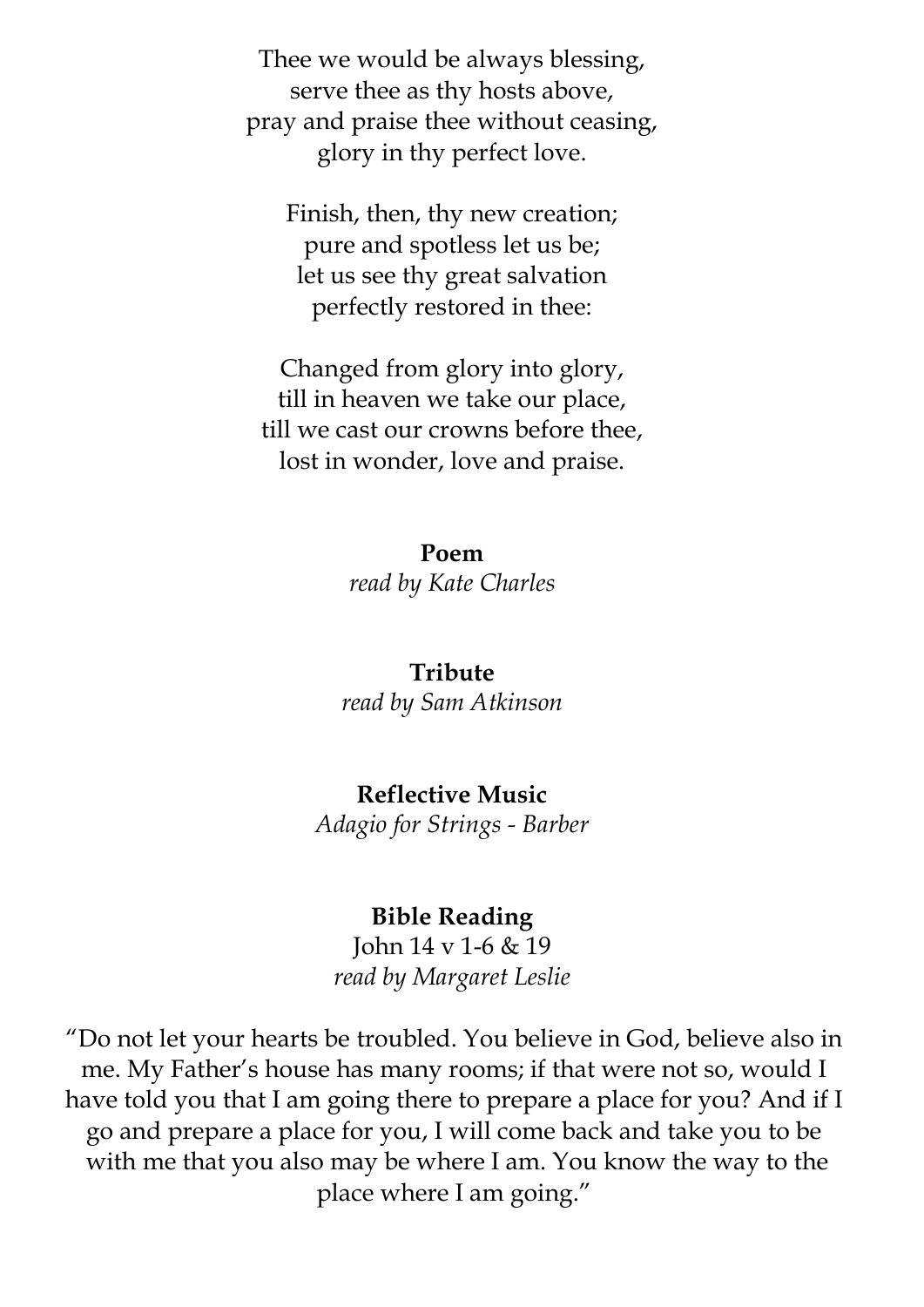Thomas said to him, "Lord, we don't know where you are going, so how can we know the way?" Jesus answered, "I am the way and the truth and the life. No one comes to the Father except through me.

Before long, the world will not see me anymore, but you will see me. Because I live, you also will live.

## **Reflection**

Reverend Keith Wickert

### **Prayers and [Lord's Prayer](https://www.churchofengland.org/weddings-baptisms-funerals/funerals/prayers-and-psalms.aspx#lords)**

Our Father, who art in heaven, hallowed be Thy name; Thy kingdom come; Thy will be done; On earth as it is in heaven. Give us this day our daily bread. And forgive us our trespasses, as we forgive those who trespass against us. And lead us not into temptation; But deliver us from evil. For Thine is the Kingdom, the Power and the Glory, for ever and ever. **Amen.**

## **Hymn**

Praise, my soul, the King of heaven, To his feet thy tribute bring. Ransomed, healed, restored, forgiven, Who like me his praise should sing? Praise him! Praise him! Praise the everlasting King.

Praise him for his grace and favour To our fathers in distress; Praise him, still the same for ever, Slow to chide, and swift to bless. Praise him! Praise him! Glorious in his faithfulness.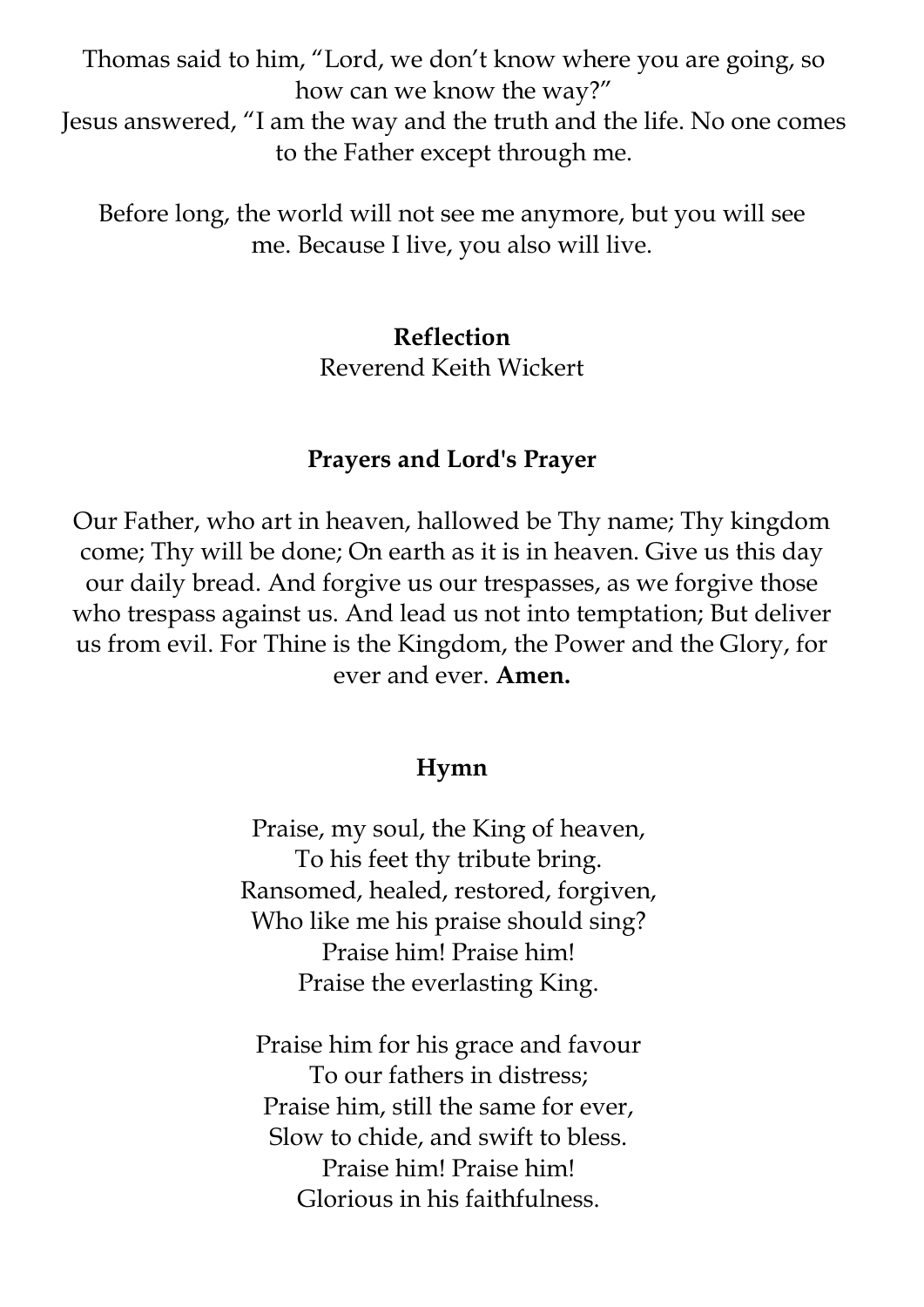Father-like, he tends and spares us; Well our feeble frame he knows; In his hands he gently bears us, Rescues us from all our foes: Praise him! Praise him! Widely as his mercy flows.

Angels in the height, adore him; Ye behold him face to face; Sun and moon, bow down before him, Dwellers all in time and space. Praise him! Praise him! Praise with us the God of grace!

## **The Commendation & Committal**

## **Blessing**

## **Recessional Music**

*Ombra Mai Fu – G F Handel*

The family thank you all for being with them today, and all the messages of sympathy and support they have received.

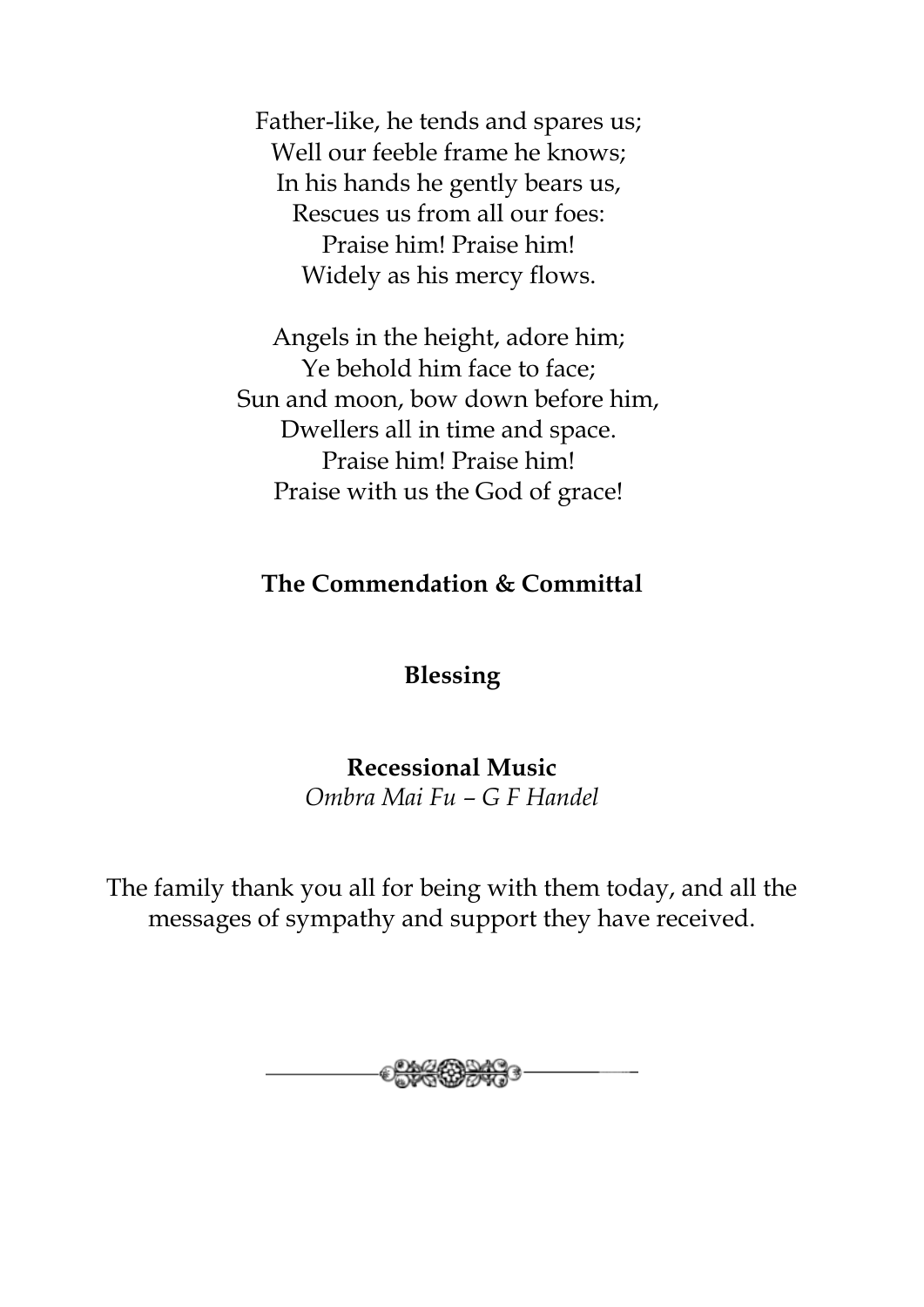

*"She was selfless in her dedication to public service and to others"*

Donations in memory of Jean are to benefit

**'Meon Valley Heartstart'** or

**'South Central Ambulance Charity'** to benefit Bishops Waltham Community First Responders

c/o Nigel Chamberlain & Partners, The Gate House, Victoria Road, Bishop's Waltham SO32 1DJ or online at [www.chamberlainfunerals.co.uk](http://www.chamberlainfunerals.co.uk/)